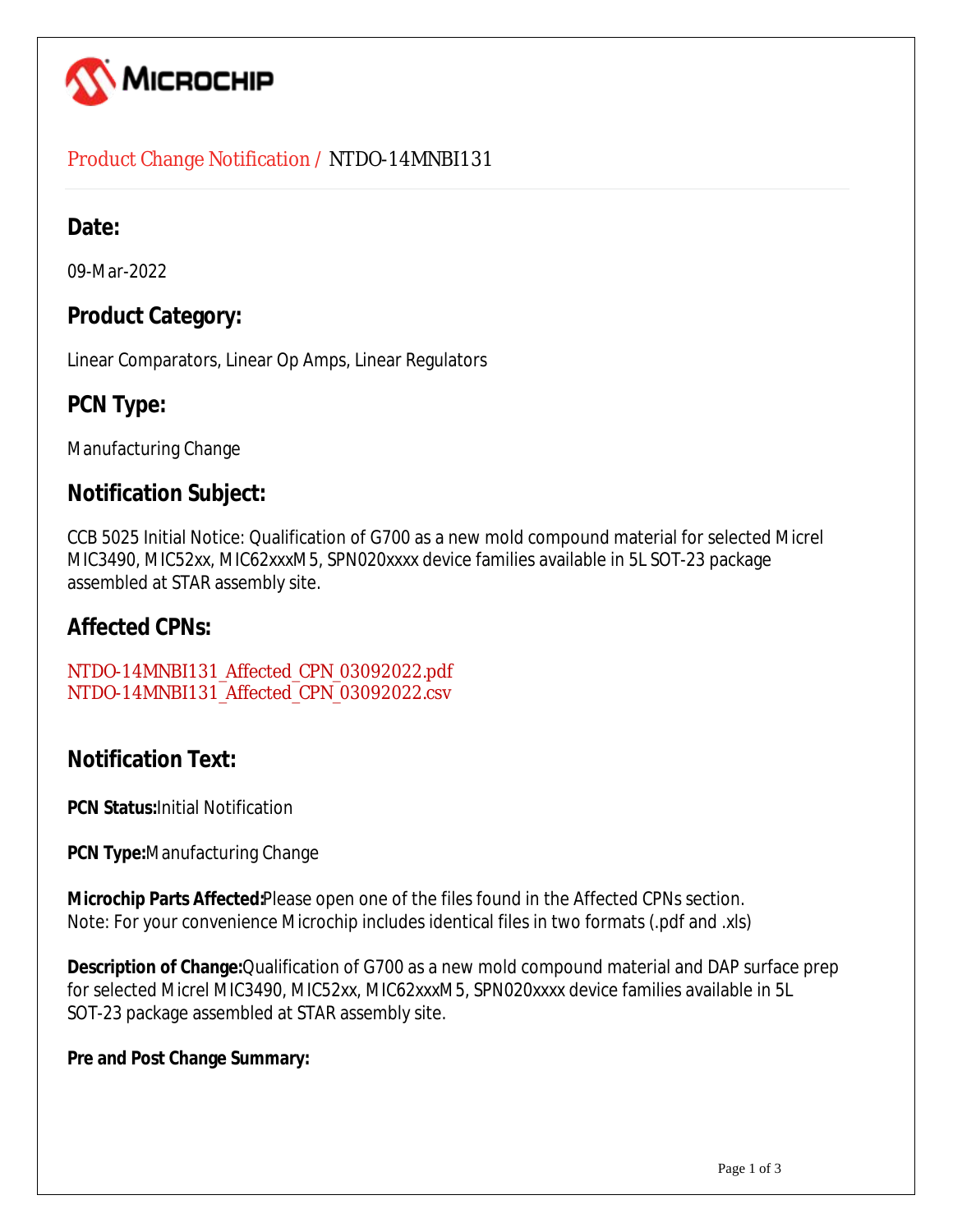|                                            | Pre Change                                                                      | <b>Post Change</b>                                                              |  |  |
|--------------------------------------------|---------------------------------------------------------------------------------|---------------------------------------------------------------------------------|--|--|
| <b>Assembly Site</b>                       | <b>Stars Microelectronics</b><br>(Thailand) Public Company<br>Limited<br>(STAR) | <b>Stars Microelectronics</b><br>(Thailand) Public Company<br>Limited<br>(STAR) |  |  |
| <b>Wire Material</b>                       | Au                                                                              | Au                                                                              |  |  |
| Die Attach Material                        | 84-1LMISR4                                                                      | 84-1LMISR4                                                                      |  |  |
| <b>Molding Compound</b><br><b>Material</b> | G600                                                                            | G700                                                                            |  |  |
| <b>DAP Surface Prep</b>                    | NiPdAu with Roughened                                                           | NiPdAu (Ag with Roughened)                                                      |  |  |
| <b>Lead-frame Material</b>                 | C <sub>194</sub>                                                                | C <sub>194</sub>                                                                |  |  |

#### **Impacts to Data Sheet:**None

#### **Change Impact**None

**Reason for Change:**To improve manufacturability by qualifying G700 mold compound material and DAP surface prep.

#### **Change Implementation Status:**In Progress

#### **Estimated Qualification Completion Date:**May 2022

Note: Please be advised the qualification completion times may be extended because of unforeseen business conditions however implementation will not occur until after qualification has completed and a final PCN has been issued. The final PCN will include the qualification report and estimated first ship date. Also note that after the estimated first ship date guided in the final PCN customers may receive pre and post change parts.

#### **Time Table Summary:**

|                                    | <b>March 2022</b> |   |                |   |   | > | <b>May 2022</b> |        |   |        |                     |
|------------------------------------|-------------------|---|----------------|---|---|---|-----------------|--------|---|--------|---------------------|
| Workweek                           | N                 | 1 | $\mathfrak{D}$ | 3 | 4 |   | 9               | 2<br>N | 2 | 2<br>2 | $\mathfrak{D}$<br>3 |
| <b>Initial PCN Issue</b><br>Date   |                   | Χ |                |   |   |   |                 |        |   |        |                     |
| <b>Qual Report</b><br>Availability |                   |   |                |   |   |   |                 |        | х |        |                     |
| <b>Final PCN Issue</b><br>Date     |                   |   |                |   |   |   |                 |        | χ |        |                     |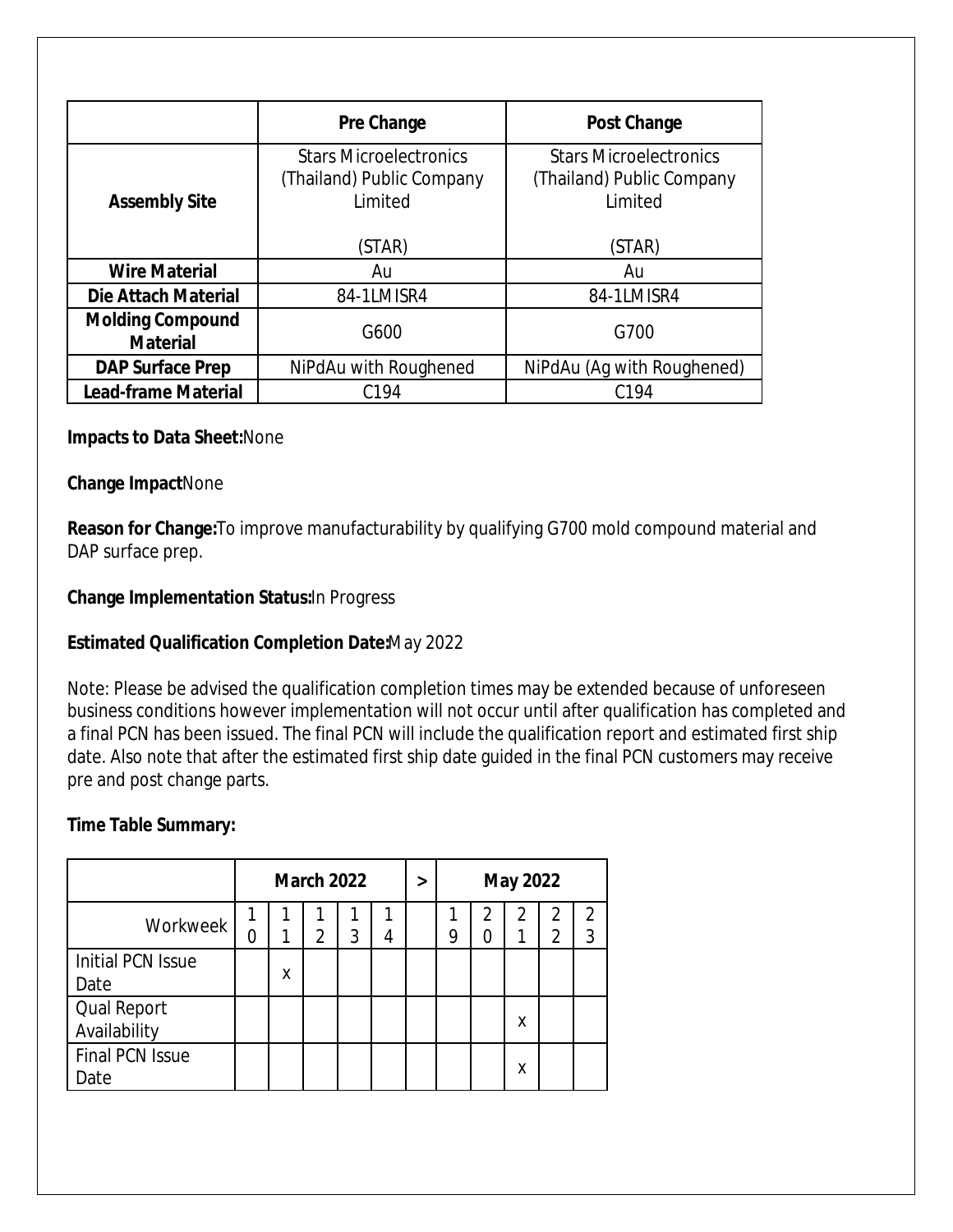**Method to Identify Change:**Traceability code

**Qualification Plan:**Please open the attachments included with this PCN labeled as PCN\_#\_Qual\_Plan.

**Revision History:**March 9, 2022: Issued initial notification.

The change described in this PCN does not alter Microchip's current regulatory compliance regarding the material content of the applicable products.

### **Attachments:**

[PCN\\_NTDO-14MNBI131\\_Qual\\_Plan.pdf](https://www.microchip.com/mymicrochipapi/api/pcn/DownloadPcnDocument?pcnId=17441&filename=PCN_NTDO-14MNBI131_Qual_Plan.pdf) [PCN\\_NTDO-14MNBI131\\_Pre\\_and\\_Post Change Summary.pdf](https://www.microchip.com/mymicrochipapi/api/pcn/DownloadPcnDocument?pcnId=17441&filename=PCN_NTDO-14MNBI131_Pre_and_Post Change Summary.pdf)

Please contact your local [Microchip sales office](http://www.microchip.com/distributors/SalesHome.aspx) with questions or concerns regarding this notification.

#### **Terms and Conditions:**

If you wish to receive Microchip PCNs via email please register for our [PCN](http://www.microchip.com/pcn) email service at our PCN [home page](http://www.microchip.com/pcn) select register then fill in the required fields. You will find instructions about registering for Microchips PCN email service in the [PCN FAQ](http://www.microchip.com/pcn/faqs) section.

If you wish to change your PCN profile, including opt out, please go to the [PCN home page](http://www.microchip.com/pcn) select login and sign into your myMicrochip account. Select a profile option from the left navigation bar and make the applicable selections.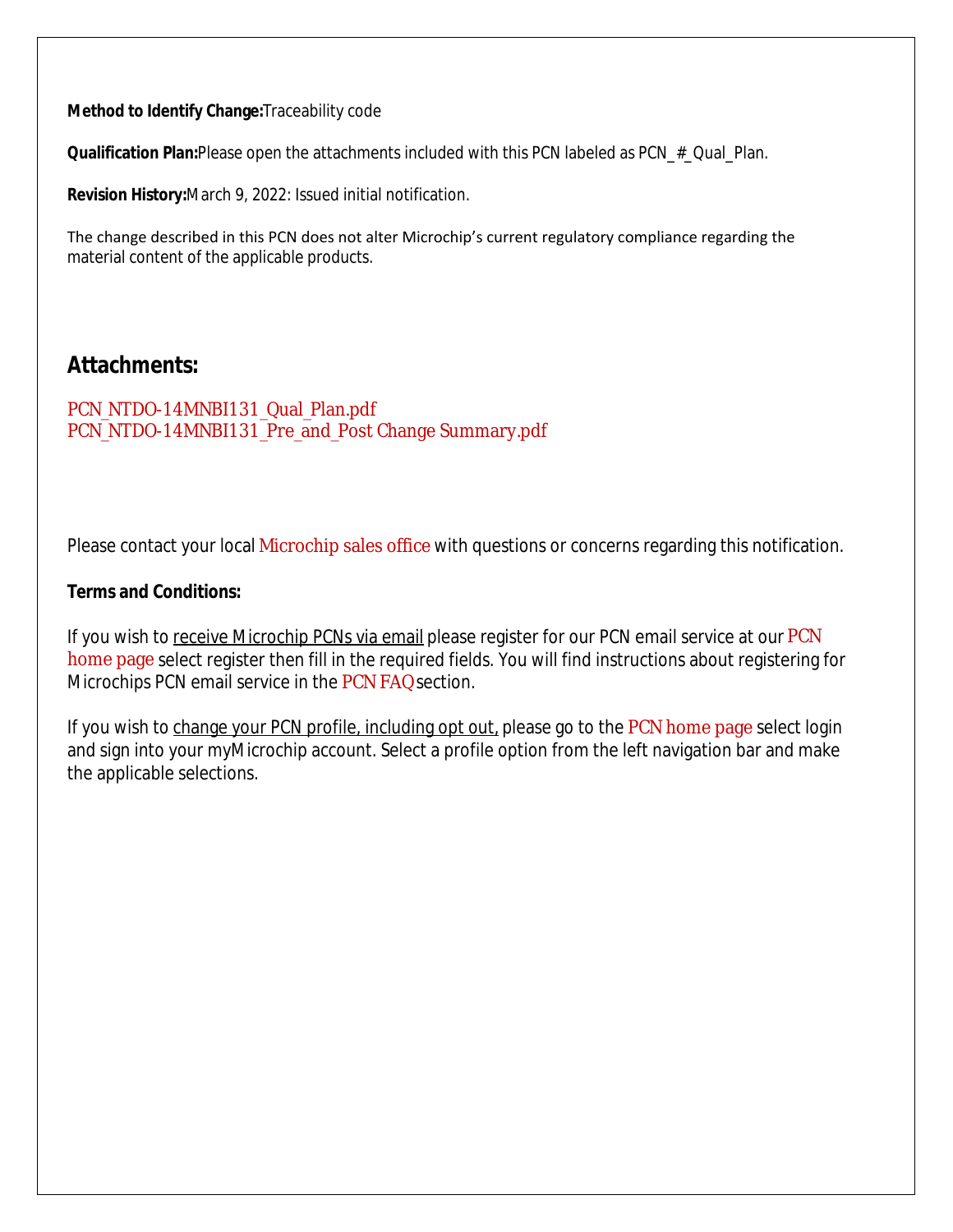NTDO-14MNBI131 - CCB 5025 Initial Notice: Qualification of G700 as a new mold compound material for selected Micrel MIC3490, MIC52xx, MIC62xxxM5, SPN020xxxx device families available in 5L SOT-23 package assembled at STAR assembly site.

Affected Catalog Part Numbers (CPN)

MIC5235-5.0YM5-TX MIC5235-2.5YM5-TX MIC5235-3.3YM5-TX MIC5235YM5-TX MIC5225-1.5YM5-TR MIC5225-5.0YM5-TR MIC5225-2.5YM5-TR MIC5225-2.7YM5-TR MIC5225-3.0YM5-TR MIC5225-1.8YM5-TR MIC5225-3.3YM5-TR MIC5225YM5-TR MIC5233-2.5YM5-TR MIC5233YM5-TR MIC5233-3.3YM5-TR MIC5233-1.8YM5-TR MIC5233-3.0YM5-TR MIC5233-5.0YM5-TR MIC5233-3.3YM5A-TR MIC3490-2.5YM5-TR MIC5235-1.5YM5-TR MIC5235-5.0YM5-TR MIC3490-3.3YM5-TR MIC5235-2.5YM5-TR MIC5235-2.7YM5-TR MIC5235-3.0YM5-TR MIC3490-1.8YM5-TR MIC5235-2.8YM5-TR MIC3490-3.0YM5-TR MIC3490-5.0YM5-TR MIC5235-1.8YM5-TR MIC5235-3.3YM5-TR MIC5235YM5-TR SPN020180Y-TR SPN020127Y-TR SPN020156G-TR SPN020155G-TR SPN020170G-TR SPN020161G-TR MIC5233-5.0YM5-TRV01 MIC5233YM5-TRVAO MIC5233-1.8YM5-TRVAO MIC5233-5.0YM5-TRVAO MIC5233-3.3YM5-TRVAO MIC5206-2.5YM5-TR MIC5206-2.7YM5-TR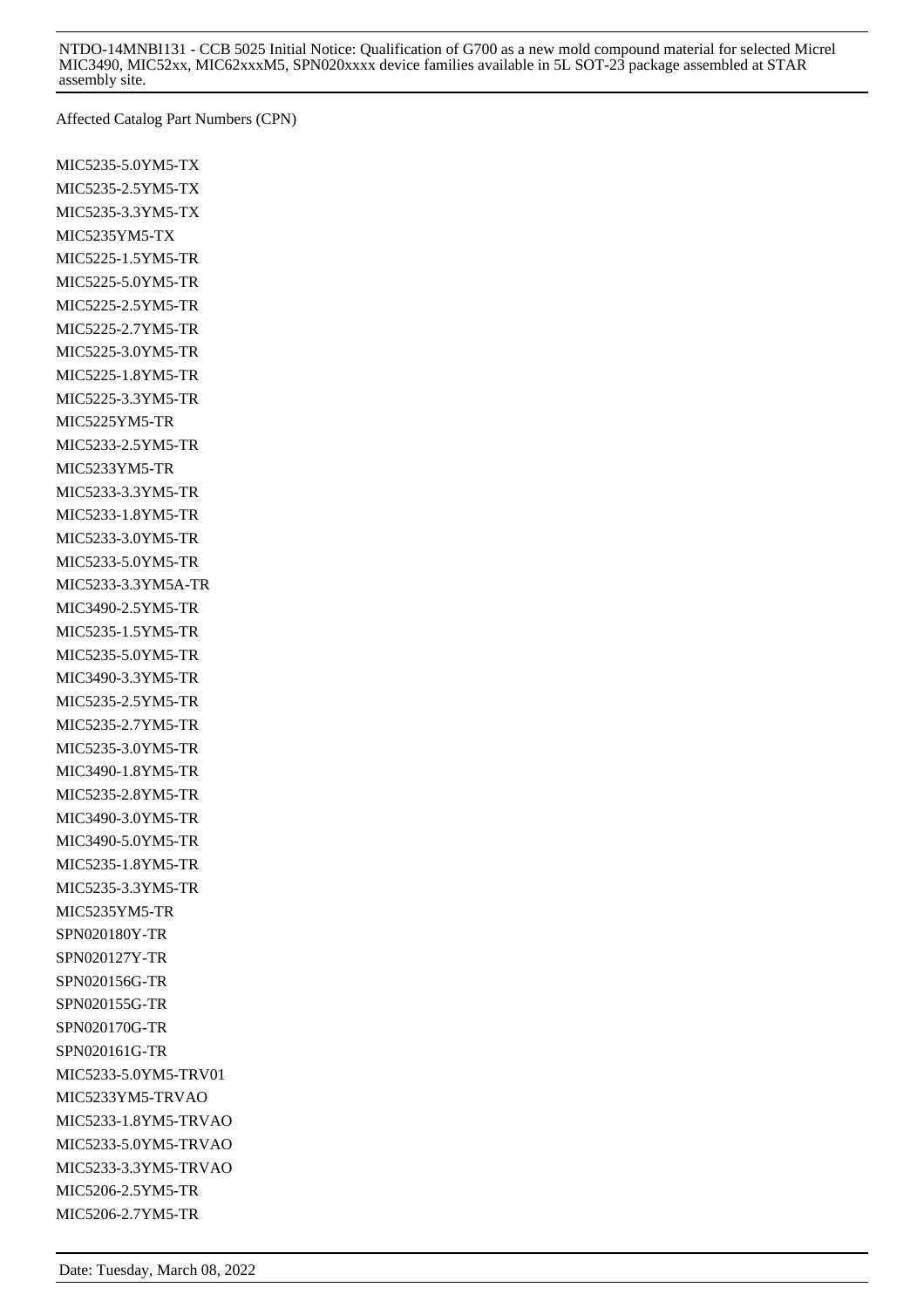| NTDO-14MNBI131 - CCB 5025 Initial Notice: Qualification of G700 as a new mold compound material for selected Micrel<br>MIC3490, MIC52xx, MIC62xxxM5, SPN020xxxx device families available in 5L SOT-23 package assembled at STAR<br>assembly site. |
|----------------------------------------------------------------------------------------------------------------------------------------------------------------------------------------------------------------------------------------------------|
| MIC5206-3.0YM5-1R                                                                                                                                                                                                                                  |
| MIC5206-3.2YM5-TR                                                                                                                                                                                                                                  |
| MIC5206-3.3YM5-TR                                                                                                                                                                                                                                  |
| MIC5206-3.6YM5-TR                                                                                                                                                                                                                                  |
| MIC5206-3.8YM5-TR                                                                                                                                                                                                                                  |
| MIC5206-4.0YM5-TR                                                                                                                                                                                                                                  |
| MIC5206-5.0YM5-TR                                                                                                                                                                                                                                  |
| MIC5216-2.5YM5-TR                                                                                                                                                                                                                                  |
| MIC5216-3.3YM5-TR                                                                                                                                                                                                                                  |
| MIC5216-3.6YM5-TR                                                                                                                                                                                                                                  |
| MIC5216-5.0YM5-TR                                                                                                                                                                                                                                  |
| MIC5203-2.6YM5-TR                                                                                                                                                                                                                                  |
| MIC5203-2.8YM5-TR                                                                                                                                                                                                                                  |
| MIC5203-3.0YM5-TR                                                                                                                                                                                                                                  |
| MIC5203-3.3YM5-TR                                                                                                                                                                                                                                  |
| MIC5203-3.6YM5-TR                                                                                                                                                                                                                                  |
| MIC5203-3.8YM5-TR                                                                                                                                                                                                                                  |
| MIC5203-4.0YM5-TR                                                                                                                                                                                                                                  |
| MIC5203-4.5YM5-TR                                                                                                                                                                                                                                  |
| MIC5203-4.7YM5-TR                                                                                                                                                                                                                                  |
| MIC5203-5.0YM5-TR                                                                                                                                                                                                                                  |
| MIC5238-1.0YM5-TR                                                                                                                                                                                                                                  |
| MIC5238-1.1YM5-TR                                                                                                                                                                                                                                  |
| MIC5238-1.3YM5-TR                                                                                                                                                                                                                                  |
| MIC6211YM5-TR                                                                                                                                                                                                                                      |
| MIC6270YM5-TR                                                                                                                                                                                                                                      |
| MIC5205YM5-TX                                                                                                                                                                                                                                      |
| MIC5207YM5-TX                                                                                                                                                                                                                                      |
| MIC5205-2.5YM5-TX                                                                                                                                                                                                                                  |
| MIC5207-5.0YM5-TX                                                                                                                                                                                                                                  |
| MIC5219-2.5YM5-TX                                                                                                                                                                                                                                  |
| MIC5219-3.3YM5-TX                                                                                                                                                                                                                                  |
| MIC5219YM5-TX                                                                                                                                                                                                                                      |
| MIC5207-1.8YM5-TR                                                                                                                                                                                                                                  |
| MIC5207-1.8YM5-TX                                                                                                                                                                                                                                  |
| MIC5205-2.5YM5-TR                                                                                                                                                                                                                                  |
| MIC5205-2.7YM5-TR                                                                                                                                                                                                                                  |
| MIC5205-2.8YM5-TR                                                                                                                                                                                                                                  |
| MIC5205-2.85YM5-TR                                                                                                                                                                                                                                 |
| MIC5205-2.9YM5-TR                                                                                                                                                                                                                                  |
| MIC5205-3.0YM5-TR                                                                                                                                                                                                                                  |
| MIC5205-3.1YM5-TR                                                                                                                                                                                                                                  |
| MIC5205-3.2YM5-TR                                                                                                                                                                                                                                  |
| MIC5205-3.6YM5-TR                                                                                                                                                                                                                                  |
| MIC5205-3.8YM5-TR                                                                                                                                                                                                                                  |
| MIC5205-4.0YM5-TR                                                                                                                                                                                                                                  |
| MIC5205-5.0YM5-TR                                                                                                                                                                                                                                  |
| MIC5205YM5-TR                                                                                                                                                                                                                                      |
| MIC5205-3.3YM5-TR                                                                                                                                                                                                                                  |